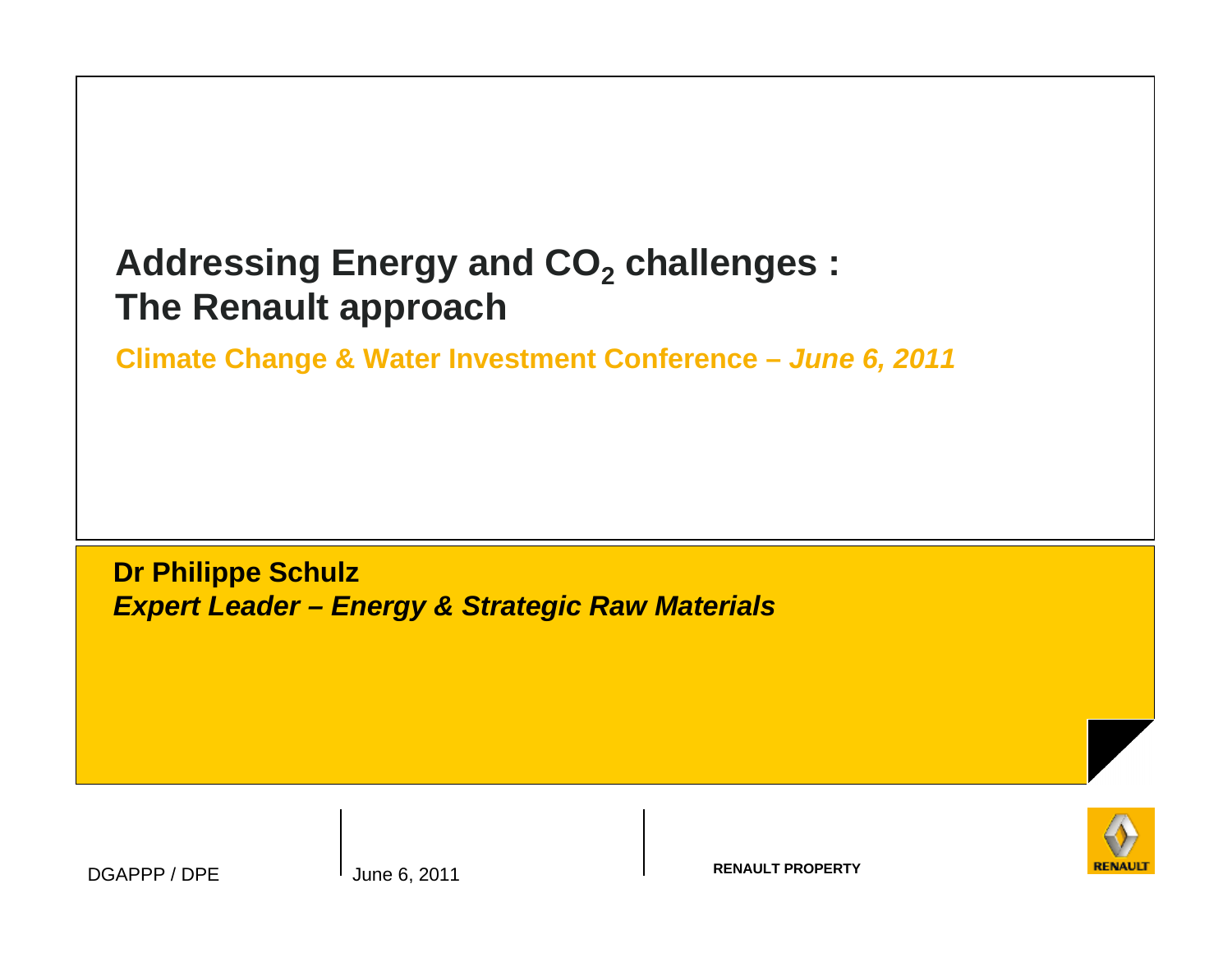# **Agenda**

 $\overline{\phantom{a}}$ **Energy & Environmental challenges**

#### $\mathbb{R}^2$ **Radical changes in the energy mix for Transport**

- $\checkmark$  The reign of CO<sub>2</sub> regulations
- Sustainable fuels

#### $\overline{\phantom{a}}$ **The Renault answers**

- ✔ Drive the change 2016 and our commitments
- $\checkmark$  Innovation & « sustainable mobility for all »



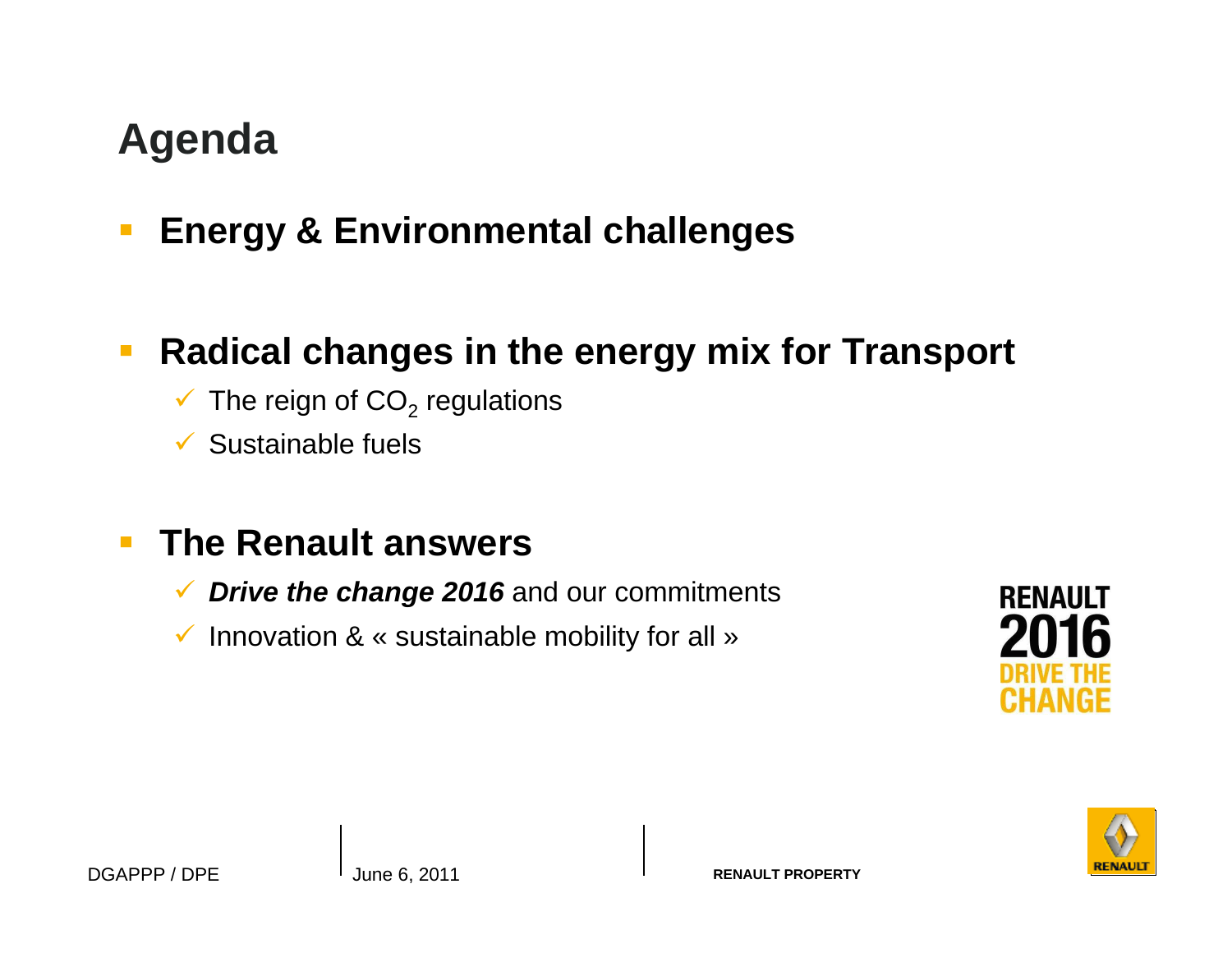#### **Challenge Climate Change**

## **Spending to achieve +2°C is becoming higher given l ack of ambition by 2020 (Copenhagen 2009, Cancun 2010)**

Cumulative additional spending needs by sector in the 2010 IEA Scenario



#### **Huge public/private spending is required to decarbonize the transport sector**

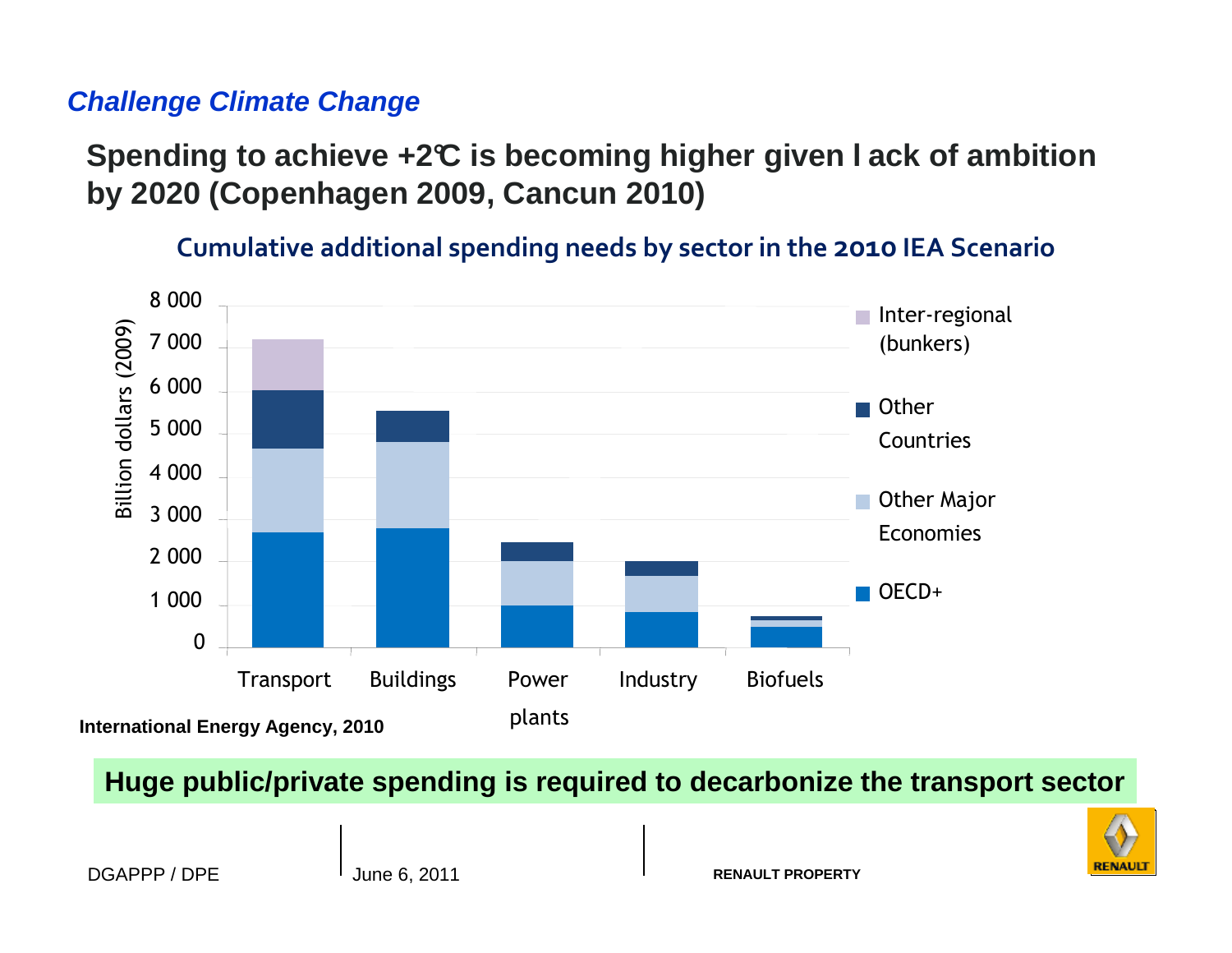## **Challenge Energy**

## **Oil : Towards a supply plateau and sustained high prices**

**About the equivalent of five Saudi Arabia to discover and refine (2010 - 2035)**





**Upwards trend on long term oil price**

**Fuel subsidies in many countries will become a huge burden to economic growth**



**RENAULT PROPERTY**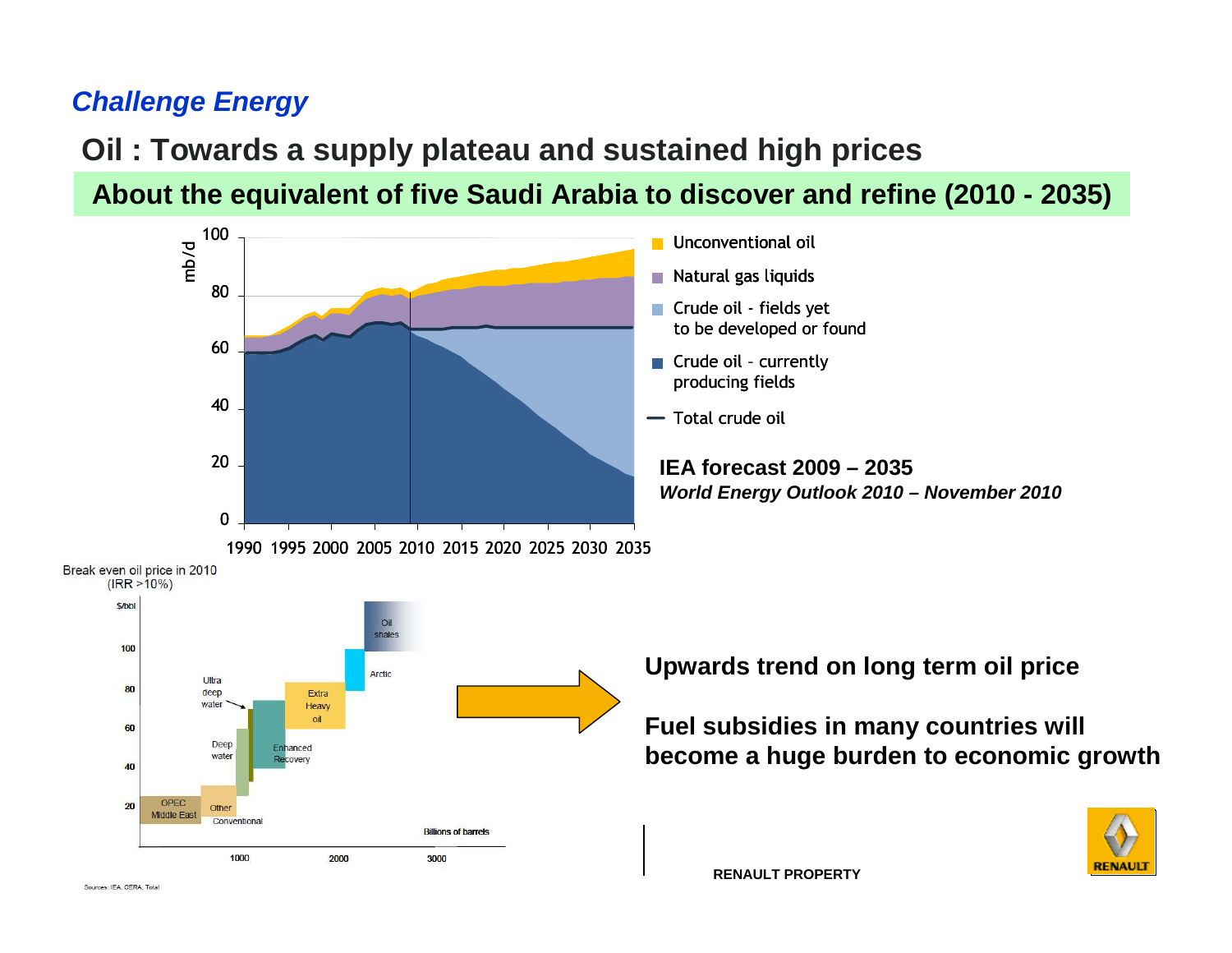#### **Radical changes in 2020 Energy Mix in road transport**



# **Energy diversification in road transport**

**Market fuels for automotive industry need harmonized specifications all over EU**

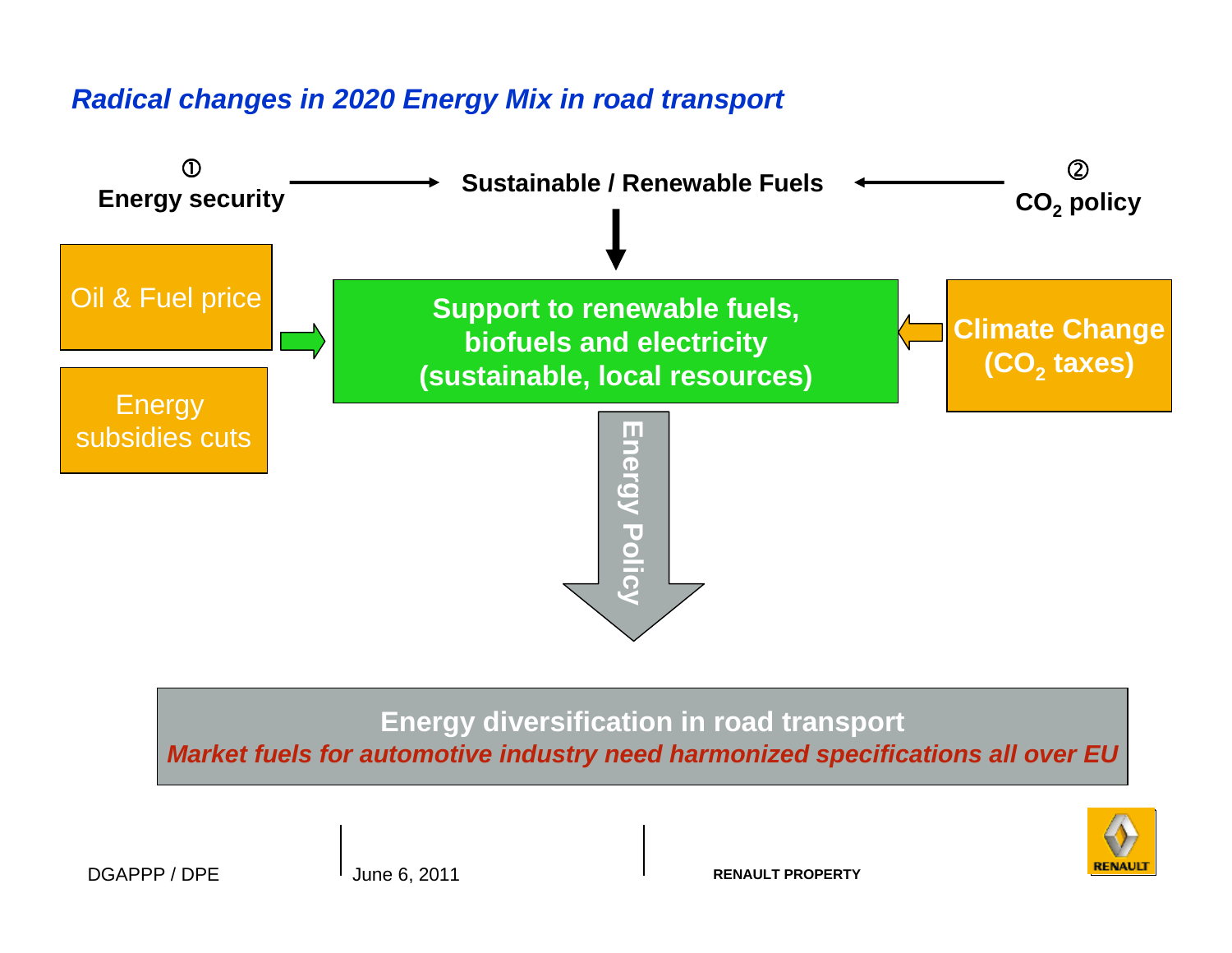#### **Radical changes in 2020 Energy Mix in road transport**

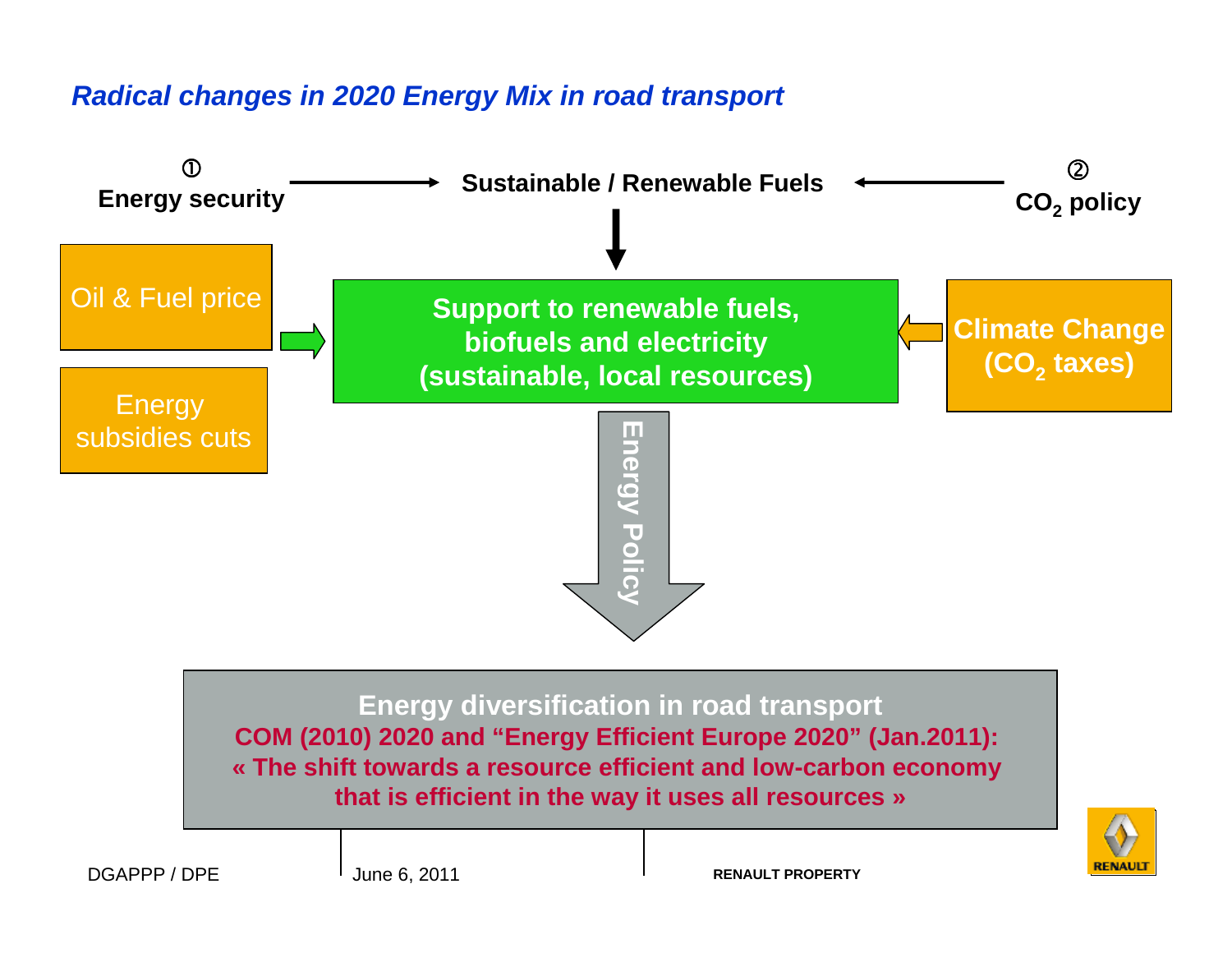#### **Example : New Energy European regulatory framework will influence fuel market-shares by 2020**

|                                                                                                                                                                                                                                                                                            | ZUZU                                                                       |  |
|--------------------------------------------------------------------------------------------------------------------------------------------------------------------------------------------------------------------------------------------------------------------------------------------|----------------------------------------------------------------------------|--|
| <b>Automotive CO<sub>2</sub></b> emissions regulation<br>443/2009                                                                                                                                                                                                                          | $CAFE = 95$ g/km                                                           |  |
|                                                                                                                                                                                                                                                                                            |                                                                            |  |
| <b>European Directive on Renewable Energy</b><br>2009/28/CE                                                                                                                                                                                                                                | 20 % Renewables in energy<br>mix<br>10 % Renewables in                     |  |
|                                                                                                                                                                                                                                                                                            | transport                                                                  |  |
|                                                                                                                                                                                                                                                                                            |                                                                            |  |
| <b>European Directive on Fuel Quality</b><br>2009/30/CE                                                                                                                                                                                                                                    | ╈<br><b>Sustainability criteria for</b><br>biofuels; next step all fuels ? |  |
| Renewable fuel<br>$\tau_{ren} = \frac{(Biofuels\_1^{rsteen} + 2.Biofuels\_2^{ndgen} + 2,5.Electricity.\tau\_ren_{elec.} + \alpha.H_{2\_ren.)_{all~modes}}}{\pi_{ren} + \alpha.H_{2\_ren.)_{all~modes}}$<br>market-share<br>$(Fuels + Electricity)_{road + rail}$<br><b>Revised in 2014</b> |                                                                            |  |
| <b>Revision of 2003 Energy Taxation Directive</b><br>(CO <sub>2</sub> & Energy based)                                                                                                                                                                                                      | Diesel / Gasoline balance ?                                                |  |



**2020**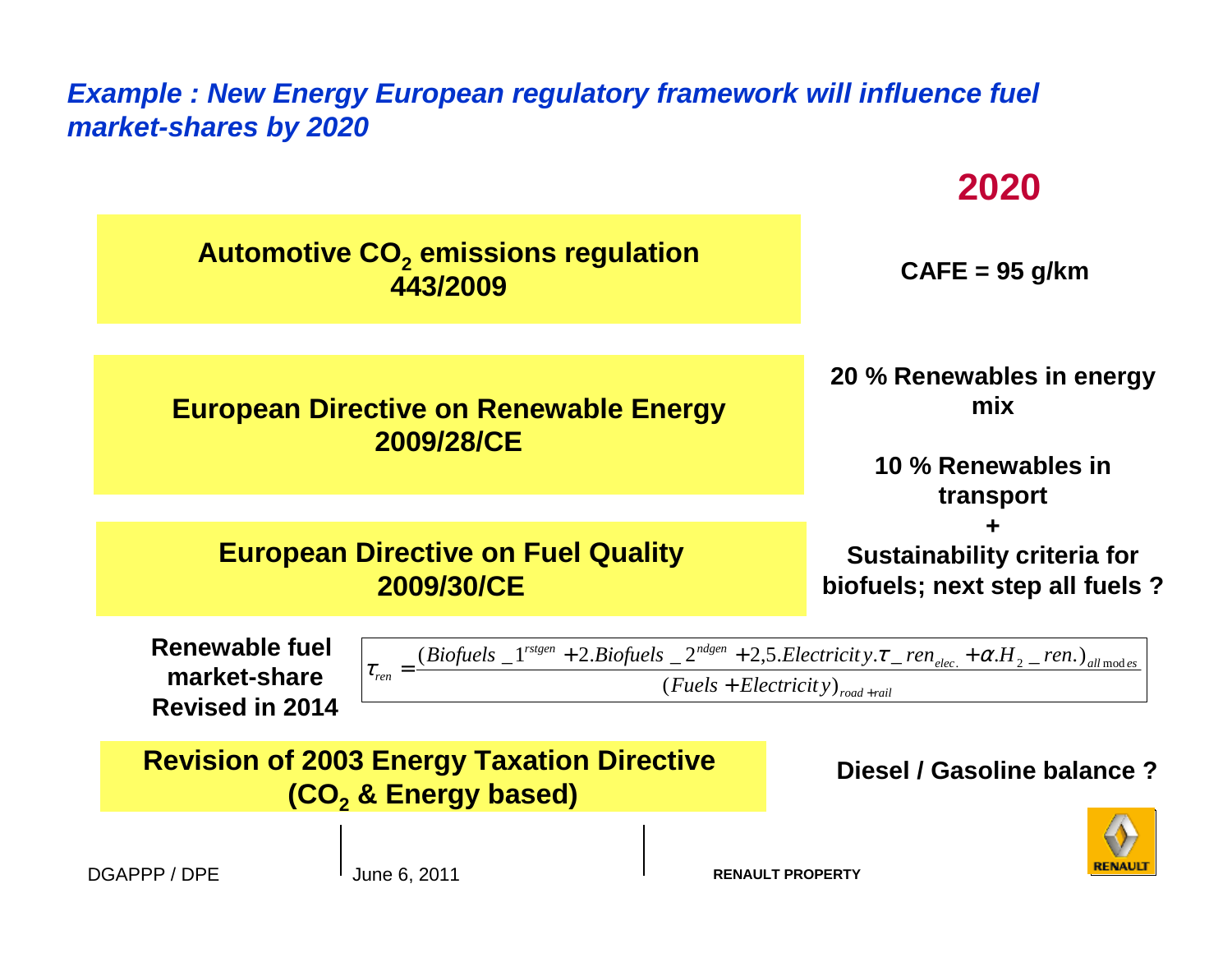#### **The global reign of CO2 regulations in road transport**

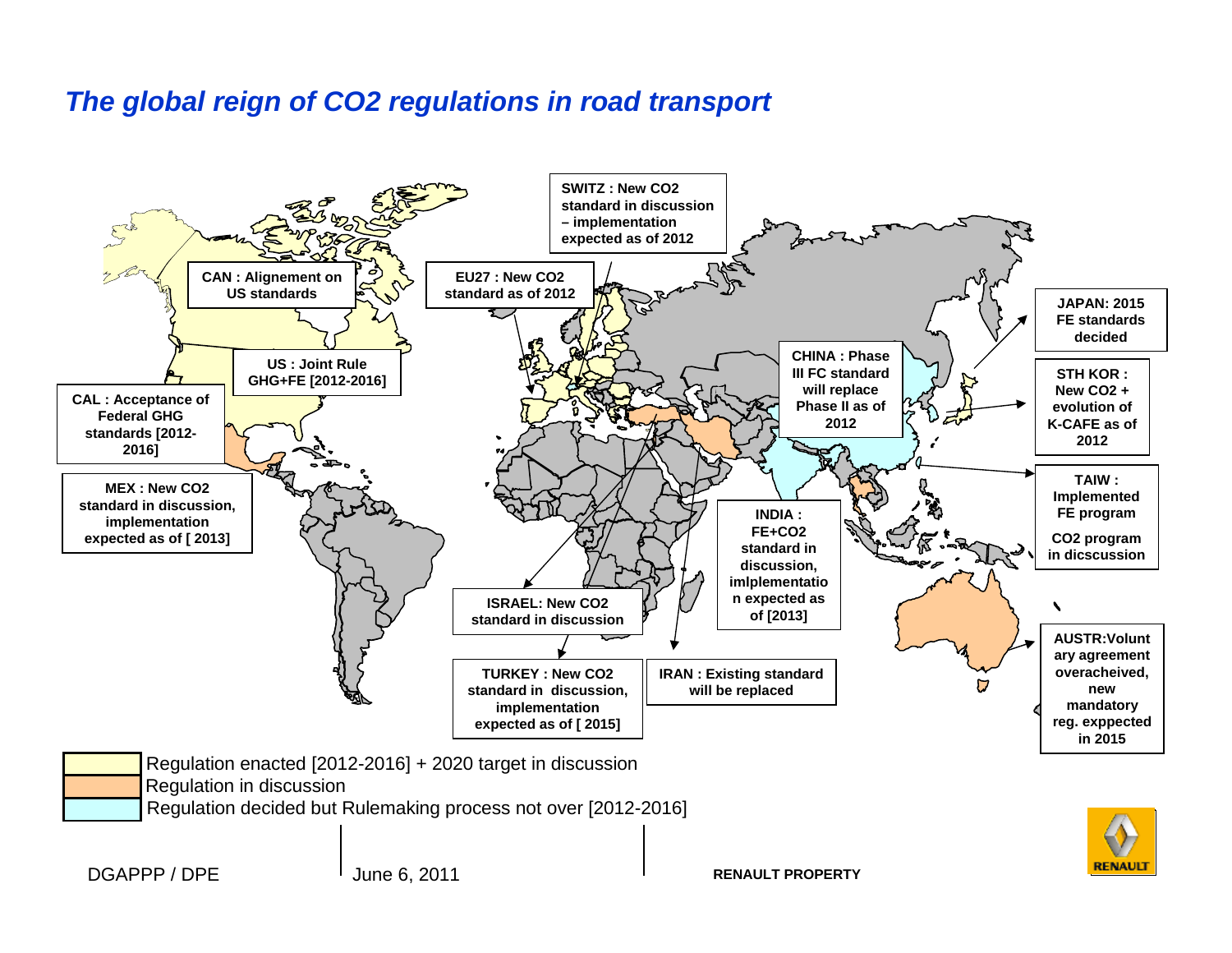#### **Renault : An ambitious CO2 roadmap**

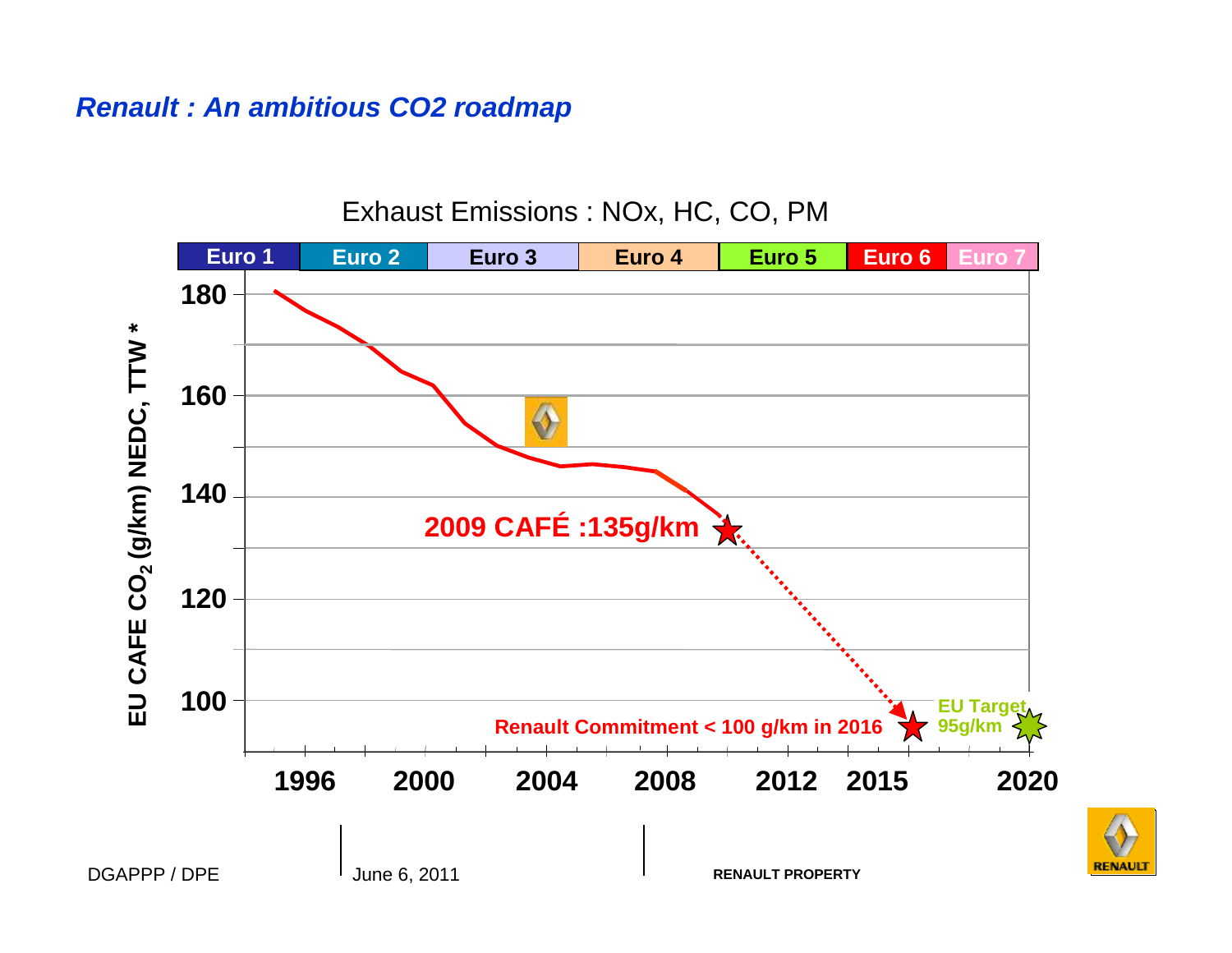#### **Answer Energy & Climate Change**

# **2010 -16 : 20 % REDUCTION OF AVERAGE VEHICLE CARBON FOOTPRINT**

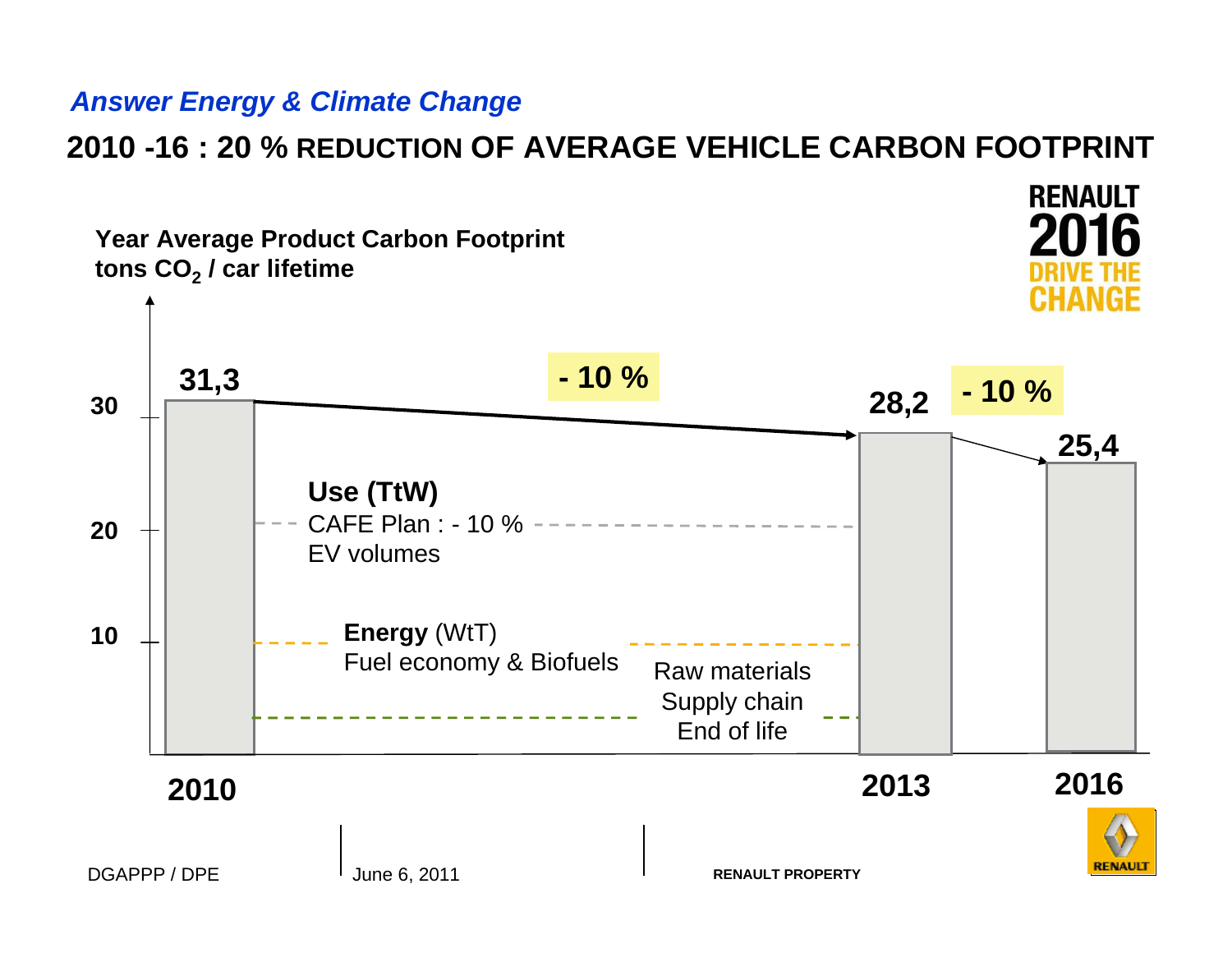## **INNOVATIONTo answer to global Environmental and Energy challenges**



#### **Optimization of ICE vehicles Affordable Electric Vehicles**





## **Sustainable mobility for all**



DGAPPP / DPE June 6, 2011

**RENAULT PROPERTY**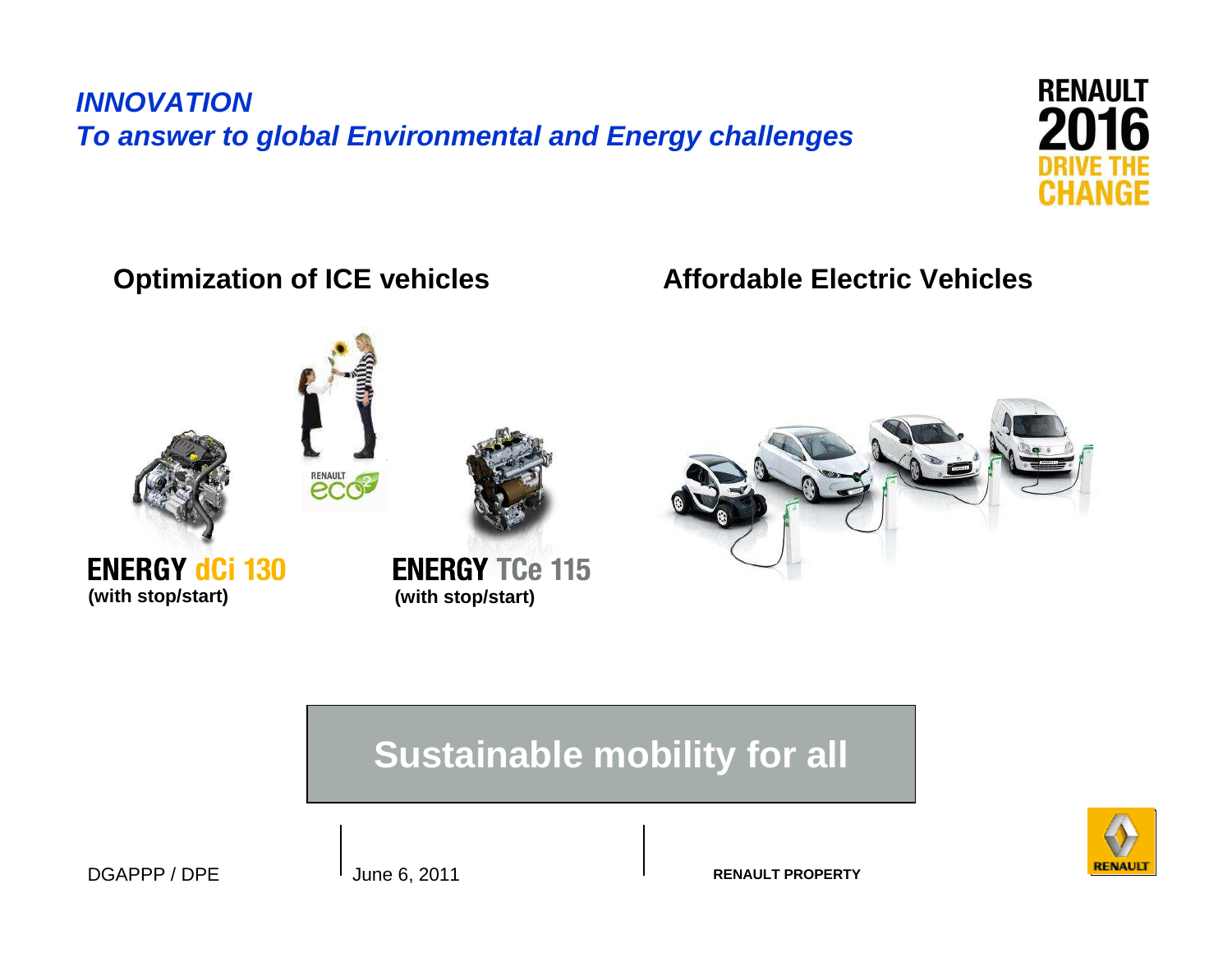#### **INNOVATIONContinuous reduction of fuel consumption**

| <b>MAY 2007</b> |      |                       | <b>MAY 2011</b> |       |
|-----------------|------|-----------------------|-----------------|-------|
| <b>1.2 TCe</b>  | 5,91 | $\sum$ - 1,3 l/100 km | <b>1.2 TCe</b>  | 4,61  |
| <b>1.5 dCi</b>  | 4,4  | $\sum$ - 0,7 l/100 km | <b>1.5 dCi</b>  | 3,71  |
| <b>1.2 TCe</b>  | 5,91 | $\sum$ - 0,6 l/100 km | <b>1.2 TCe</b>  | 5,31  |
| <b>1.9 dCi</b>  | 5,81 | $\sum$ - 1,4 l/100 km | Energy 130      | $4,4$ |

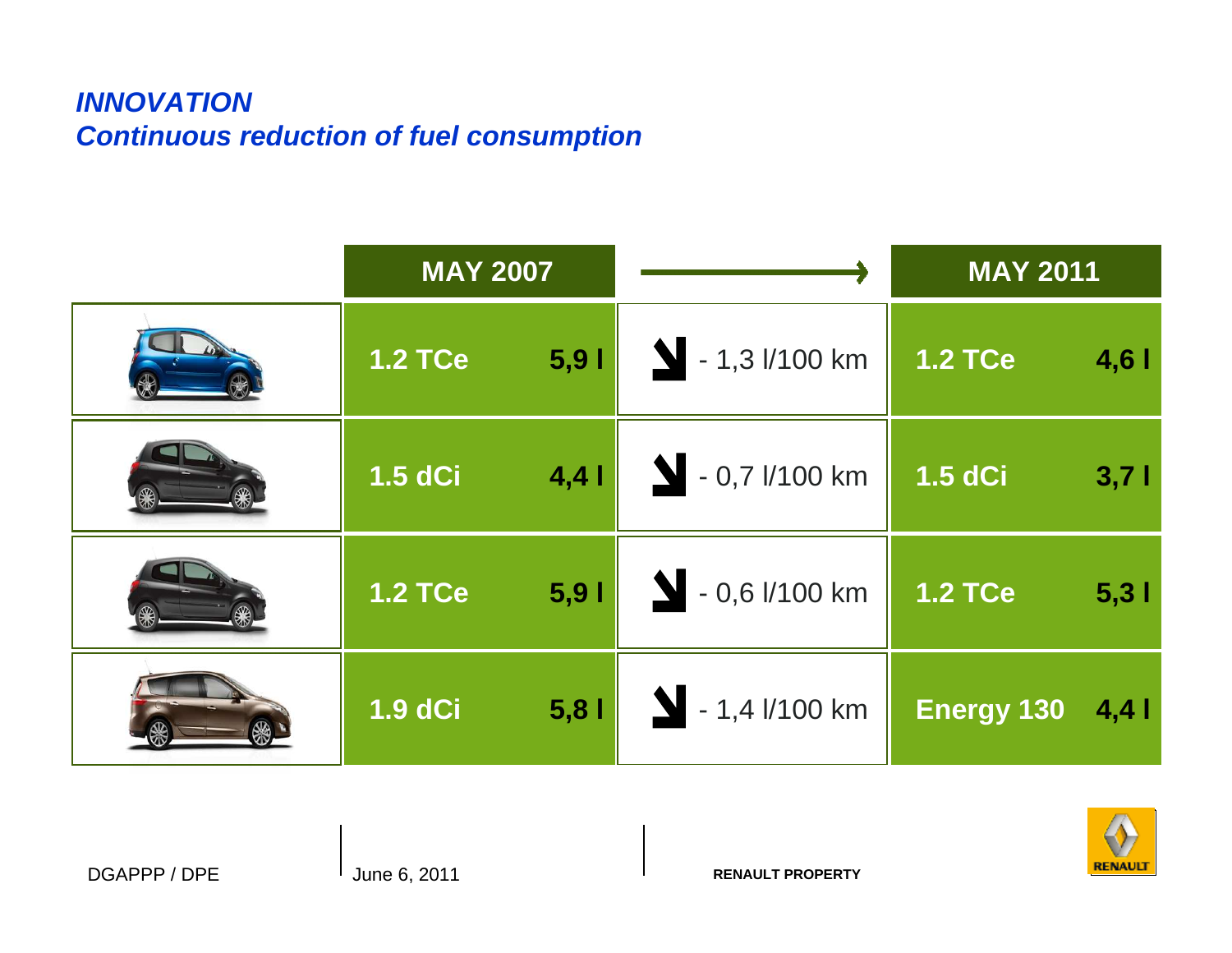#### **Again and always, on the road of innovations…**





**RENAULT PROPERTY**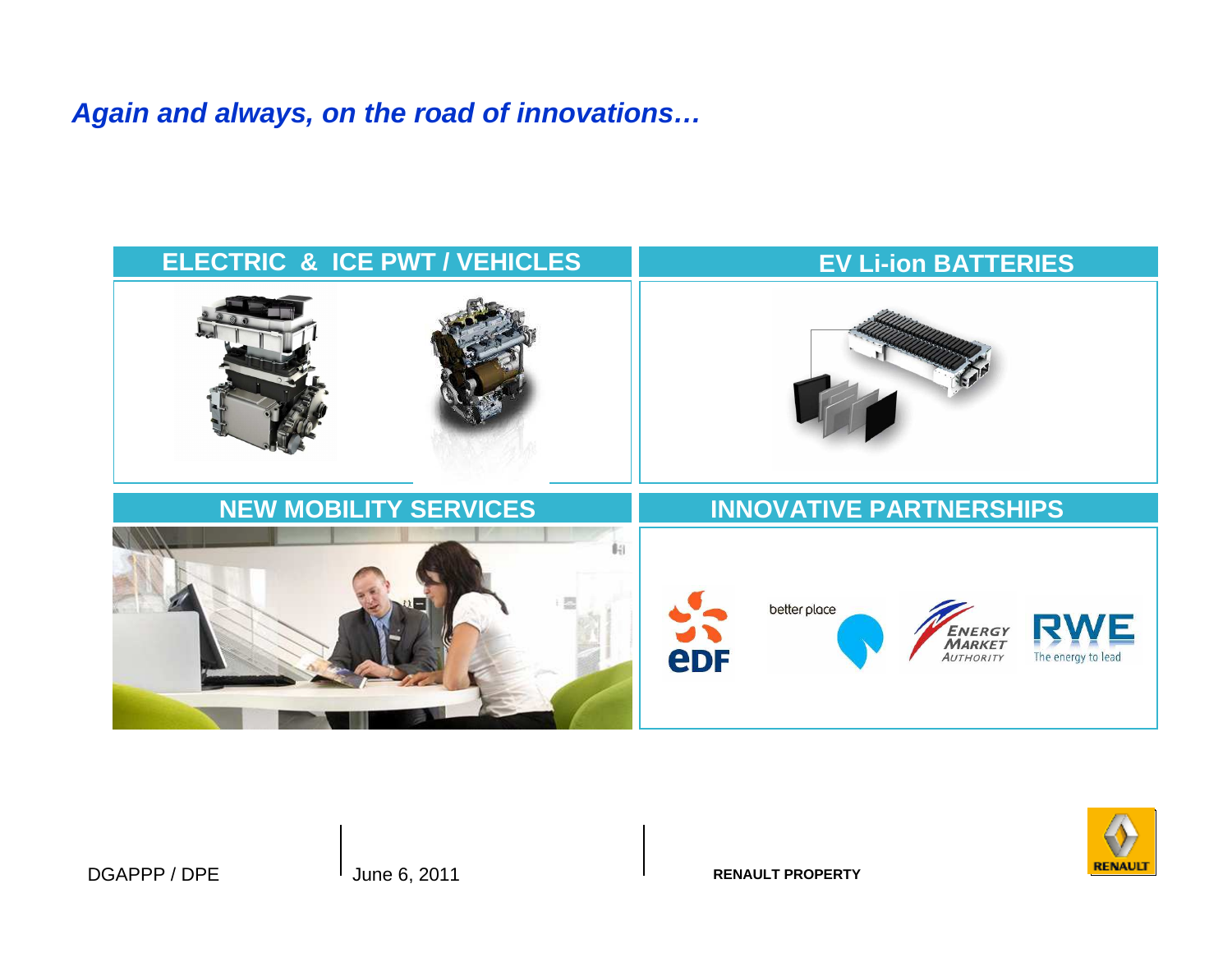#### **WHY EV ?**



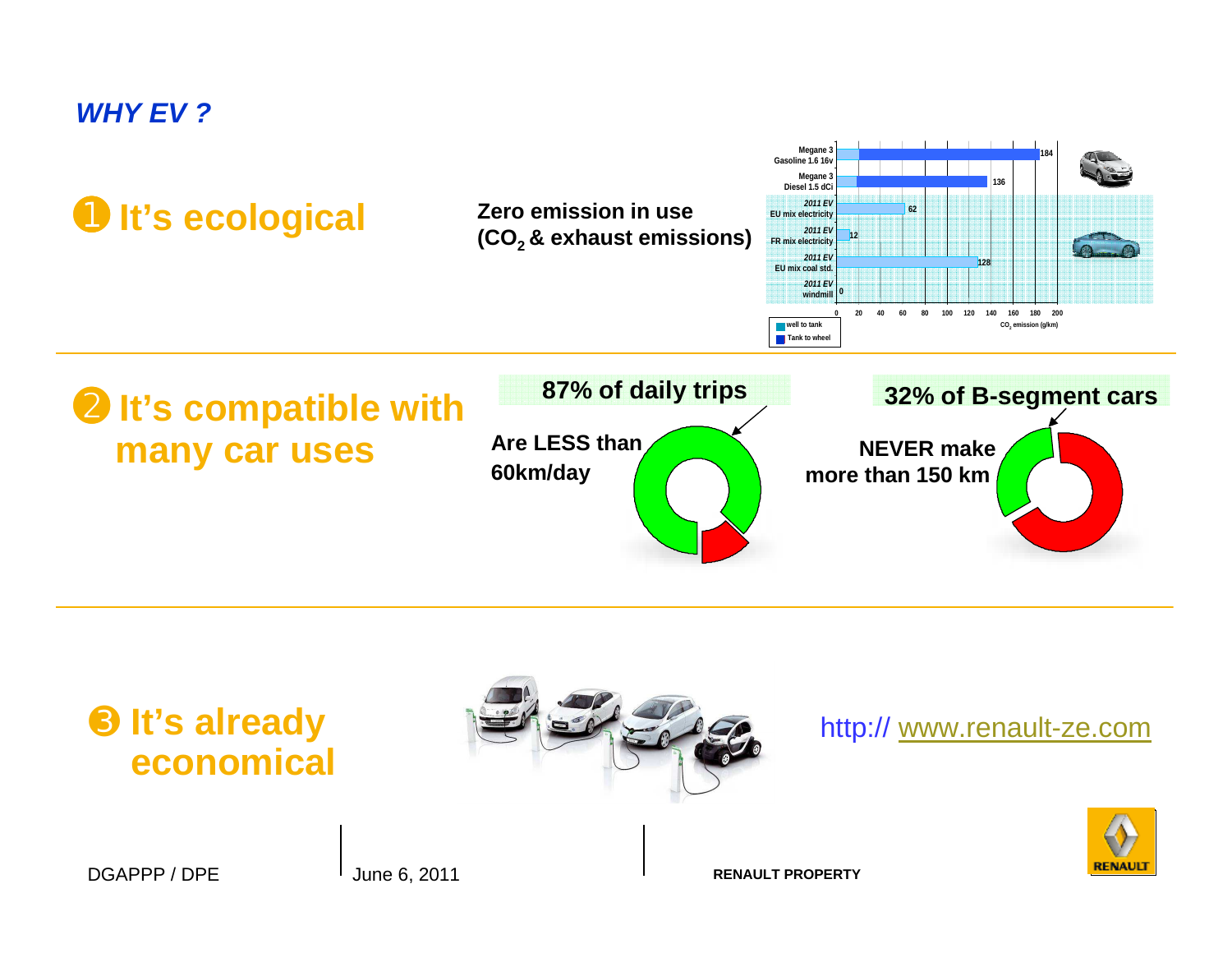#### **THE ALLIANCE INDUSTRIAL STRATEGYTarget : 1,5 million EV on the road by 2016**

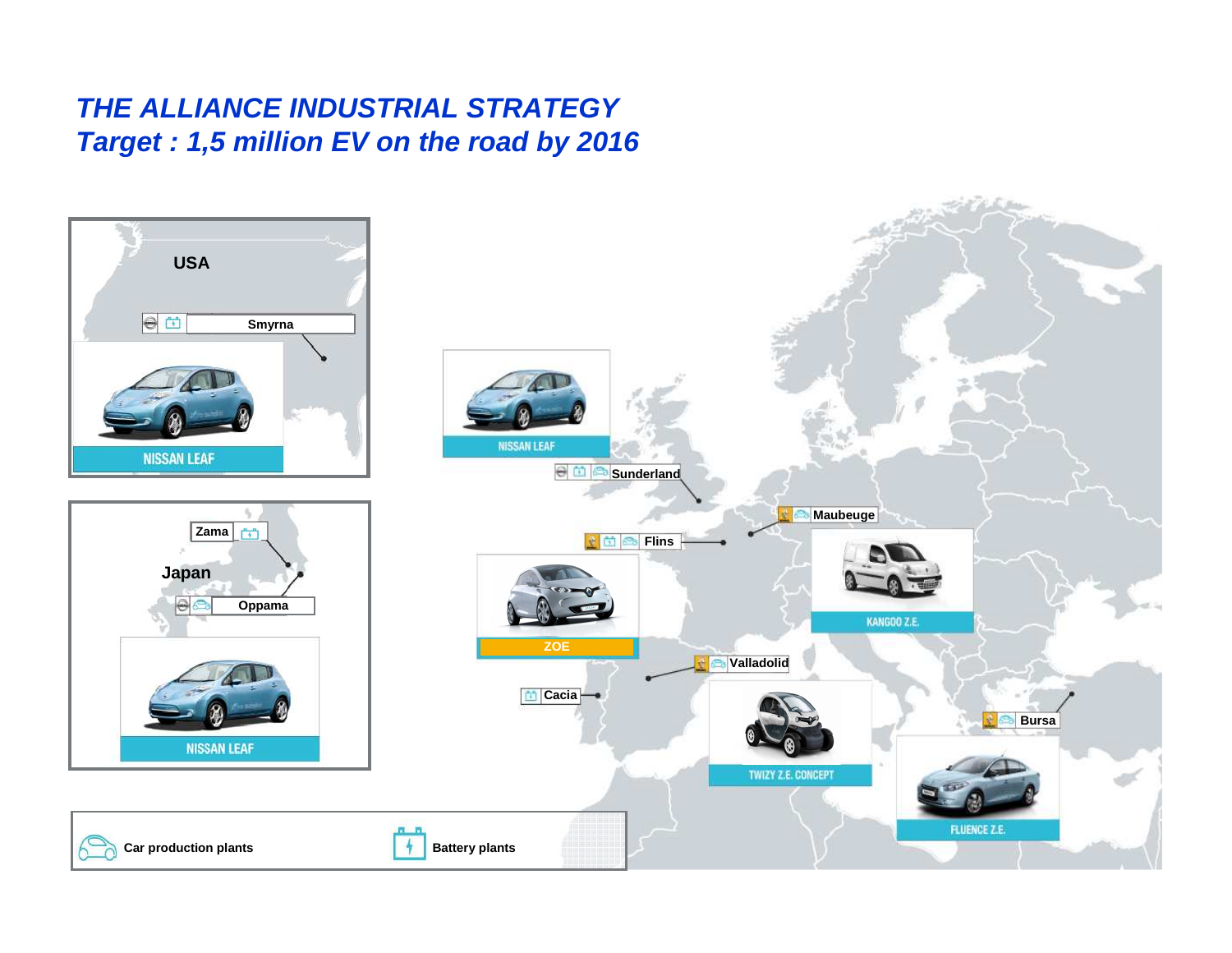#### **Renault EV performance is already a reality**

 $\overline{\phantom{a}}$ **Bibendum Challenge in Berlin - May 18, 2011**

#### $\mathbb{R}^3$ **Fluence ZE**

- Winner of 300 km inter-city challenge (over 34 EV, PHEV and Fuel Cell Vehicles)  $\mathcal{L}_{\mathcal{A}}$
- $\mathcal{L}_{\mathcal{A}}$  Best energy efficiency (300 km with 37.44 kWh, ie driving range of 215 km under real conditions without recharging)
- $\mathcal{C}^{\mathcal{A}}$ 1st place in driveability tests on ADAC circuit
- $\mathbb{R}^n$ **1st place in WtW CO**<sub>2</sub> emissions (57 g/km calculated by Michelin experts)
- $\mathcal{L}_{\mathcal{A}}$ Design award for EV with best integrated recharging solution